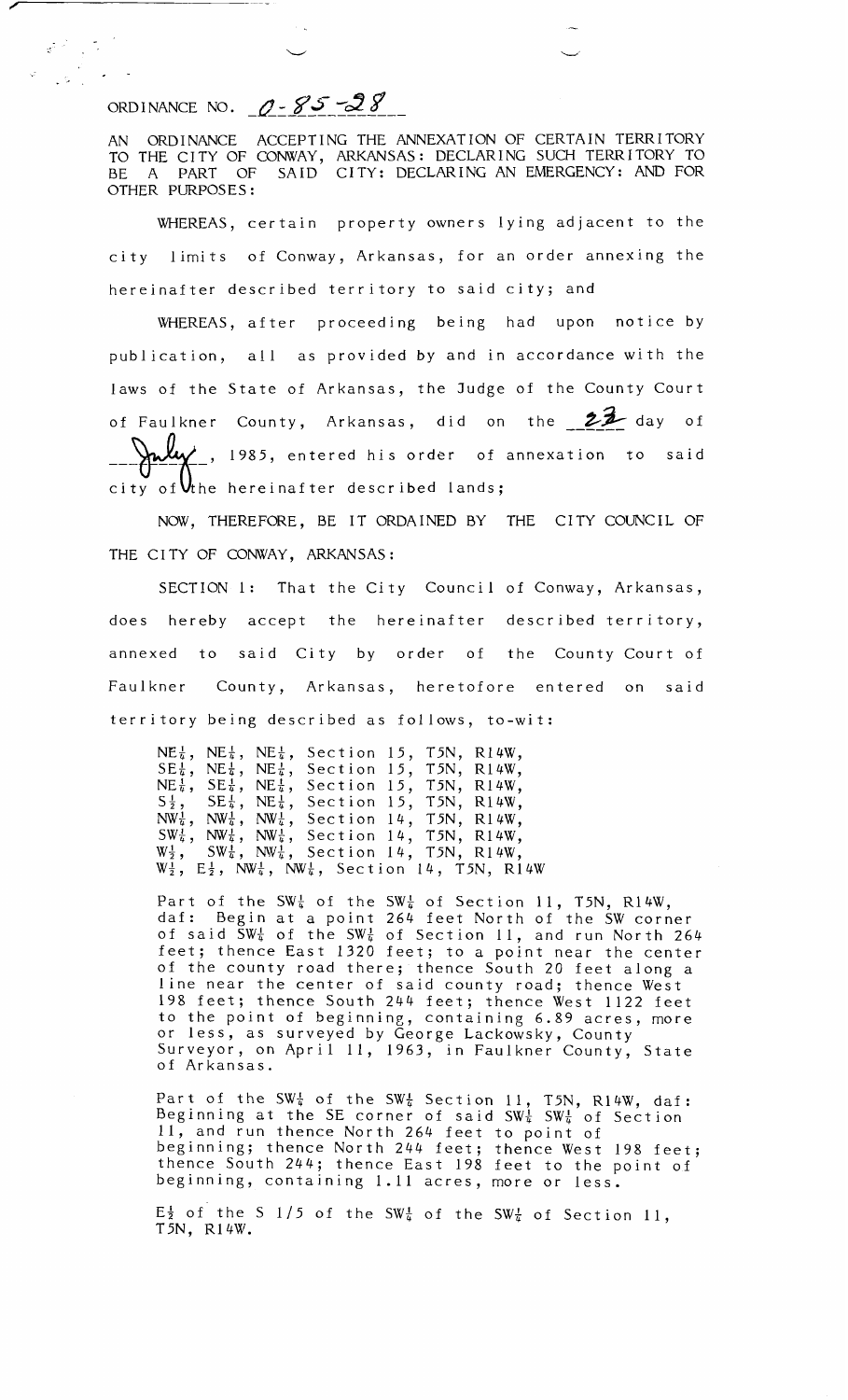Also part of the SW $\frac{1}{4}$  of the SW $\frac{1}{4}$  of Section 11, T5N, R14W, da: Begin 420 ft E of the SW corner of said  $\text{SW}^1_{\overline{u}}$ SW<sup>1</sup>/<sub>4</sub> and run thence E 240 ft; thence N 264 ft; thence W 240 ft; thence S 264 ft to the point of beginning subject to a county roadway easement over the southern portion thereof, Also Lots 1 and 2, of Block 16, Hayes Addition to the City of Conway, Arkansas.

 $\label{eq:2.1} \frac{1}{\sqrt{2\pi}}\frac{1}{\sqrt{2\pi}}\frac{1}{\sqrt{2\pi}}\frac{1}{\sqrt{2\pi}}\frac{1}{\sqrt{2\pi}}\frac{1}{\sqrt{2\pi}}\frac{1}{\sqrt{2\pi}}\frac{1}{\sqrt{2\pi}}\frac{1}{\sqrt{2\pi}}\frac{1}{\sqrt{2\pi}}\frac{1}{\sqrt{2\pi}}\frac{1}{\sqrt{2\pi}}\frac{1}{\sqrt{2\pi}}\frac{1}{\sqrt{2\pi}}\frac{1}{\sqrt{2\pi}}\frac{1}{\sqrt{2\pi}}\frac{1}{\sqrt{2\pi}}\frac{1}{\sqrt$  $\epsilon$ 

> Part of the SW $\frac{1}{4}$  SW $\frac{1}{4}$  Section 11, T5N, R14W, more definitely described as follows: Beginning at a point 260 feet East of the Southwest corneroof  $SW_{\frac{1}{4}}$  SW $_{\frac{1}{4}}$  and running thence North 264 feet; thence East 80 feet, thence South 264 feet; thence West 80 feet; to the point of beginning. ALSO: a part of the SW $\frac{1}{4}$  SW $\frac{1}{4}$ , of Section 11, T5N, R14W, more particularly described as beginning 340 feet East of the Southwest corner of said  $SW\frac{1}{4}$ ,  $SW\frac{1}{4}$  and running thence East 80 feet, thence North 264 feet; thence West 80 feet; thence South 264 feet to the point of beginning, situated in Faulkner County, Arkansas.

> Part of the SW $\frac{1}{4}$  of the SW $\frac{1}{4}$  of Section 11, T5N, R14W, da: Beginning at a point 180 feet East of the SW corner of said SW $\frac{1}{4}$  SW $\frac{1}{4}$  and running thence East 80 feet; thence North 264 feet; thence West 80 feet; thence South 264 to the point of beginning.

The SE<sup>1</sup> of the SE<sup>1</sup> of the SE<sup>1</sup> of Section 10, T5N, R14W, less and except the fol. desc. lands: A rectangular parcel in the NE corner thereof which is 105 feet wide E and W by 210 feet long N and S containing  $\frac{1}{2}$  acre, more or less and leaving  $9\frac{1}{2}$  acres, more or less.

A part of the  $\mathbb{W}^1_{\mathbb{Z}}$  of the S  $1/5$  of the  $\mathbb{SW}^1_{\mathbb{Z}}$  of the  $\mathbb{SW}^1_{\mathbb{Z}}$  of Sec. 11, T5N, R14W, mddaf: Begin at a point 100 ft. E of the SW corner of said SW $\frac{1}{4}$  SW $\frac{1}{4}$  and running thence N  $-$ 264 feet; thence E 80 feet; thence S 264 feet; thence W 80 feet to the point of beginning.

A part of the  $W_{\frac{1}{2}}$  of the S  $1/5$  of the SW $\frac{1}{4}$  of the SW $\frac{1}{4}$  of Section 11, T5N, R14W, mddaf: Beginning a the SW corner of the said  $SW_{\frac{1}{4}}^{\frac{1}{2}}$  SW<sub>4</sub> and running thence North 264 feet; thence East 100 feet; thence South 264 feet; thence West 100 feet to the point of beginning.

 $\frac{1}{2}$  acres of land in the SE $\frac{1}{4}$  of the SE $\frac{1}{4}$  of the SE $\frac{1}{4}$  of Sec. 10, T5N, R14W all in Faulkner County, Arkansas, mpdaf: to-wit: Beginning at the NE corner of the SE $\frac{1}{4}^ SE\frac{1}{4}$   $SE\frac{1}{4}$ , Section 10, T5N, R14W, running thence West 105 feet; thence South 210 feet; thence East 105 feet; thence North 210 feet to the point of beginning, containing  $\frac{1}{2}$  acre, m/1.

Part of the  $N_{\frac{1}{2}}^{1}$  NE<sup>1</sup> of Sec. 15, T5N, R14W, described as beginning at the Northwest corner of said  $N_{\frac{1}{2}}^{1}$  NE $_{4}^{1}$ ; thence along the north line of the said  $\mathrm{N}_2^1$  south 89 degrees 17 minutes 12 seconds east 1,539.40 feet to the point of beginning; thence continue south 89 degrees 17 minutes 12 seconds east 450 feet; thence south  $\bar{0}$ degrees 54 minutes 05 secs. west 987 feet to the centerline of a road; thence along said centerline south 71 degrees 33 minutes west 476.95 feet; thence leaving said centerline north 0 degrees 54 minutes 05 seconds east 1143.57 feet to the point of beginning, containing 11.00 acres, more or less.

The SE $\frac{1}{4}$  of the NE $\frac{1}{4}$  of the NE $\frac{1}{4}$  of Section 15, T5N, R14W, described as beginning at the southeast corner of the  $NE_{\frac{1}{4}}$  NE $\frac{1}{4}$  of said Section 15, thence along south line of said NE $\frac{1}{4}$  NE $\frac{1}{4}$ , south by 89 degrees 20 minutes 55 seconds west a distance of 657.11 feet to the southwest corner